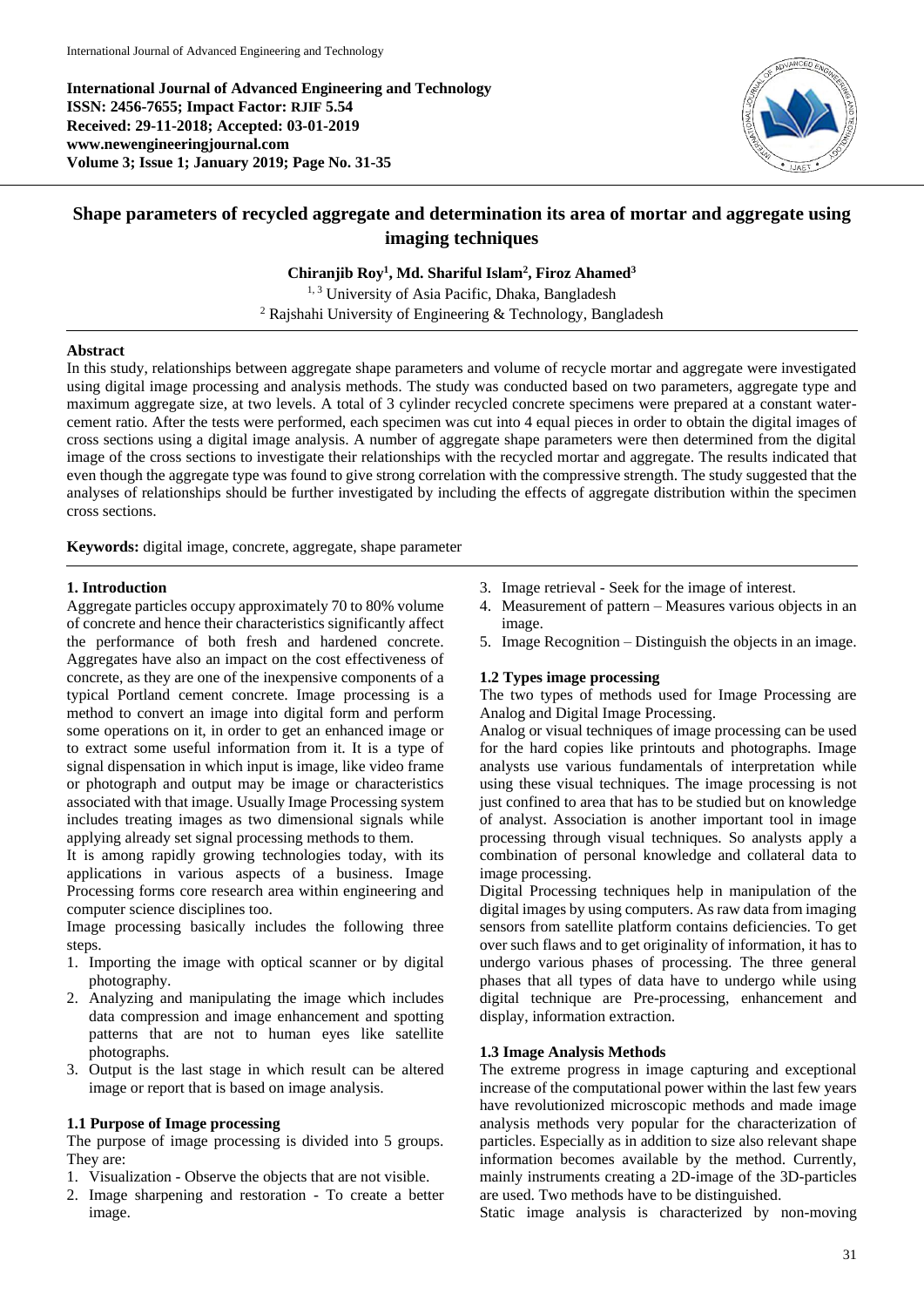particles, e. g. on a microscope slide. The depth of sharpness is well defined resulting in a high resolution for small particles. The method is well established and standardized [ISO 13322-1:2004 Particle size analysis - Image analysis methods - Part 1: *Static image analysis methods*], but can only handle small amounts of data. The particles are oriented by the base, overlapping particles have to be separated by time-consuming software algorithms, and the tiny sample size creates a massive sampling problem resulting in very low statistical relevance of the data. Commercial systems reduce these effects by using large or even stepping microscopic slides and the deposition of the particles via a dispersing chamber. As all microscopic techniques can be used, the size range is only defined by the microscope used.



**Fig 1:** Set-up of static (left) and dynamic (right) image analysis for particle characterization**.**

### **1.4 Application**

- **1. Intelligent Transportation Systems:** This technique can be used in Automatic number plate recognition and Traffic sign recognition.
- **2. Remote Sensing:** For this application, sensors capture the pictures of the earth's surface in remote sensing satellites or multi – spectral scanner which is mounted on an aircraft. These pictures are processed by transmitting it to the Earth station. Techniques used to interpret the objects and regions are used in flood control, city planning, resource mobilization, agricultural production monitoring, etc.
- **3. Biomedical Imaging techniques:** For medical diagnosis, different types of imaging tools such as X- ray, Ultrasound, computer aided tomography (CT) etc are used. The diagrams of X-ray, MRI, and computer aided tomography (CT) are given below.



**Fig 2:** Applications of Image analysis in Biomedical.

### **2. Research Objectives and Scope**

In this study, it is hypothesized that the volume of recycle aggregate is affected by the volume of recycled mortar and aggregates. To prove the proposed hypothesis, an experimental program was performed, based on image analysis 3 cubical concrete specimens. The specimens were prepared in 3 replicates for two maximum aggregate size

levels two gradation types (well gradation and gap gradation), and two aggregate types (crushed and natural) obtained from the same source. Thus, a total of 3 specimens were prepared. After the tests, each specimen was cut into 4 pieces of equal thickness parallel to the applied load direction. This process resulted in 6 cross sectional surfaces for each specimen. The gray color digital pictures of these surfaces were obtained by utilizing a digital flatbed scanner at 150 dpi resolution level. Subsequently, only 3 images within the non-overlapping cut planes were selected to determine various aggregate shape parameters of each specimen.

Finally, statistical analysis of variance was conducted to determine the effects of design variables of the concrete specimens. Statistical analyses of relationships between the shape parameters of aggregates was also investigated. The layout of the study presented in this thesis is given as follows: In Chapter 2, the scope of digital image processing is presented. In Chapter 3, a summary of literature survey on the computer based aggregate shape characterization methods is given a discussion of aggregate shape parameters. Chapter 4 presents the experimental program and the procedures used for testing laboratory specimens. Chapter 5 summarizes the procedures used for determining aggregate shape parameters to investigate possible relationship between concrete (stone and brick aggregate) and the measured shape parameters.

## **2.1 Flow diagram of image analysis process**



# **3.1 Experimental Program**

The objective of this study is to investigate the relationships between aggregate shape parameters and concrete strength using digital imaging techniques. In this respect, two aggregate types of the same source, namely, natural and crushed aggregates were used in preparing concrete specimens. Using these aggregates, well and gap graded mixtures were prepared at two different maximum aggregate sizes. A total of 8 different concrete mix proportions with 5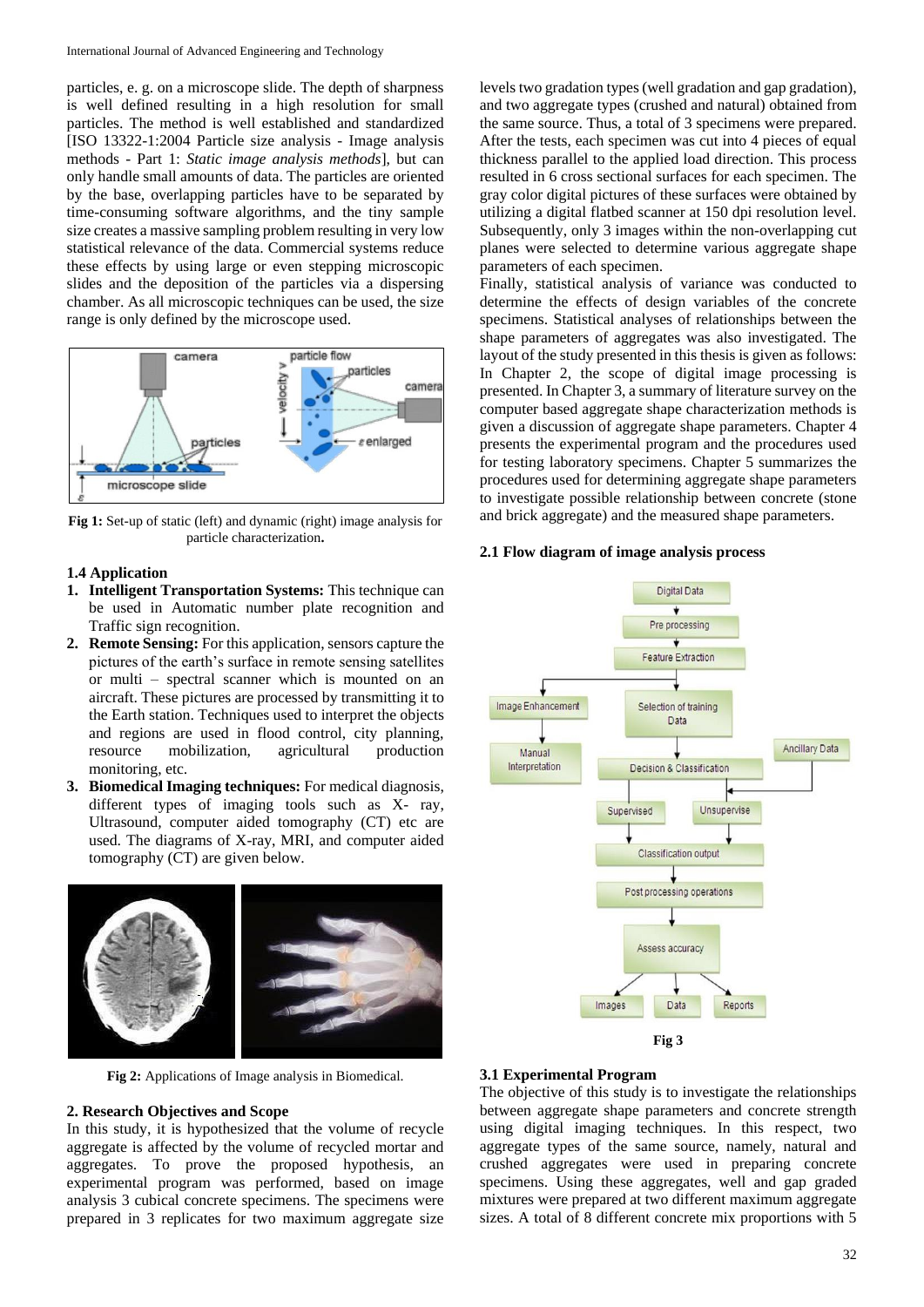replicates were prepared. The experimental program resulted in a total of 40 cubic specimens prepared at a selected watercement (w/c) ratio. After the compressive strength tests, each specimen was cut into 4 pieces of equal thickness along the direction parallel to the applied load. This process resulted in 6 cross sectional surfaces which were numbered from left to right and then converted into a digital form using a digital flatbed scanner. Subsequently, for each specimen three images from the six cross sectional surfaces were used to determine the various aggregate shape parameters. Finally, the relationships between the concrete strength and the aggregate shape parameters for retained No.8 were investigated using various statistical methods.

# **3.2 Cement**

The cement used in the mixtures was a typical Portland cement CEM I 42.5R which complies with the ASTM Type 1 cement specifications. The physical properties and the chemical composition of the selected cement used in this study are presented in the below tables.

**Table 1(a):** Physical properties of Portland cement (b) chemical composition of Portland cement

| <b>Chemical Composition</b>    | $\frac{0}{0}$ |
|--------------------------------|---------------|
| CaO                            | 67.01         |
| SiO <sub>2</sub>               | 18.90         |
| Al <sub>2</sub> O <sub>3</sub> | 4.74          |
| Fe <sub>2</sub> O <sub>3</sub> | 3.03          |
| MgO                            | 1.76          |
| SO <sub>3</sub>                | 2.88          |
| $K_2O$                         | 0.70          |
| Na <sub>2</sub> O              | 0.51          |

| <b>Property</b>             | Value |
|-----------------------------|-------|
| Specific Gravity            | 3.18  |
| Blaine Fineness $(g/cm2)$   | 2982  |
| Normal Consistency (%)      | 27.0  |
| Initial Setting Time (min.) | 158   |
| Final Setting Time (min.)   | 225   |
| Soundness (mm)              | 07    |

### **Table B**

# **3.3 Aggregates**

**Table 2:** Size fractions of natural aggregates

| <b>Passing From</b> | <b>Retained on</b> | <b>Type</b> |
|---------------------|--------------------|-------------|
| $1$ in.             | $\frac{3}{4}$ in.  | Coarse      |
| $\frac{3}{4}$ in.   | $\frac{1}{2}$ in.  | Coarse      |
| $\frac{1}{2}$ in.   | $\frac{3}{8}$ in.  | Coarse      |
| $\frac{3}{8}$ in.   | No.4               | Coarse      |
| No.4                | No.8               | Fine        |

Aggregates used in this investigation were obtained from Erişsan Ready Mix Concrete Company. Blended aggregates obtained had a maximum size of 1-2 inches, and were used in their present condition after sieving. These aggregates were termed as *natural* throughout this investigation. The other aggregate set was cobbles from the same source having around 3-4 in. size

# **3.4 Preparation of Specimens for Image Processing**

After the compressive strength tests, each specimen was cut into 4 equal pieces parallel to the applied load direction using a circular diamond saw as shown in given figure.



**Fig 5:** (a) Selection of Aggregate (b) Aggregate Collection



**Fig 6:** Casting of Sample and cutting of sample

An HP flatbed scanner was used to acquire digital image of each cross sectional surface. The resolution of the scanner was set to 150 dpi in order to keep the file size moderate for further processing and analysis. The digital images were stored in gray scale colors in which every pixel has a color depth ranging from 0 to 255.



**Fig 7:** (a) Sample of Brick Chips (b) Sample of Stone Chip

In the analyses of relationships between the compressive strength and the aggregate shape properties, only those images corresponding to the 2nd, 3rd and 5th cross sectional surfaces were considered hence eliminating the duplication of analyses for the overlapped cross sections.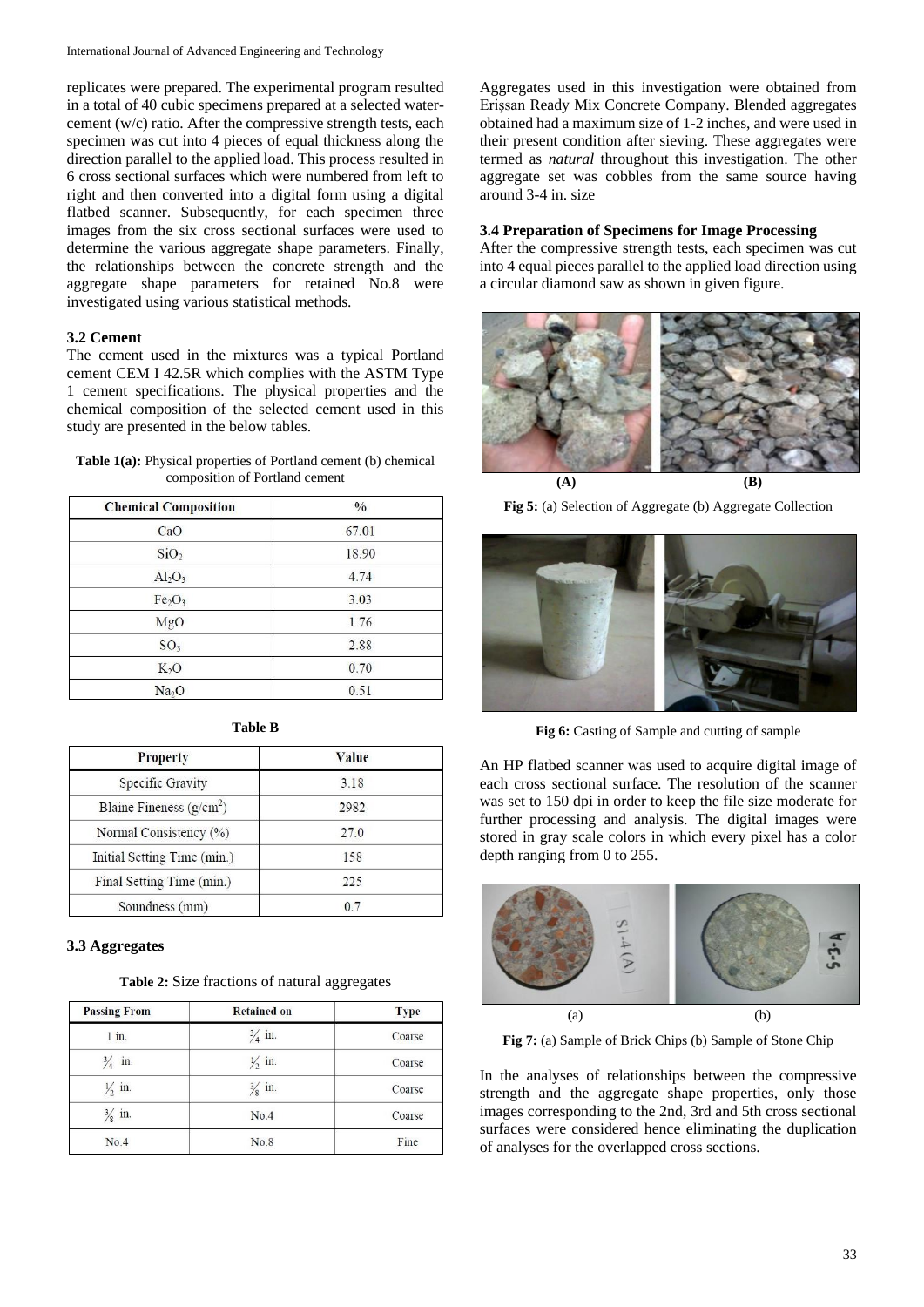In the following chapter, the procedures used to determine the aggregate shape parameters and the methods of analysis for the aforementioned relationships are discussed.

# **3.5 Elimination Aggregate and Recycled Mortar Particles**

As stated previously, the analyses of relationships between the strength and the shape parameters were performed only for those aggregates which are recycled. This required the elimination of aggregate portions that are finer than No.8 before conducting the statistical analyses.

Before eliminating the finer aggregates, an effective particle size parameter that best simulates the passing of a particle through a sieve opening needs to be determined so that it can be used to perform a virtual sieving operation. For this purpose, the actual particle size distribution of the specimens was compared with the particle size distributions obtained using a) *area*, and b) *maximum Feret diameter* parameters. Using the *area* parameter, the total pixel area of each particle was converted into the area in units of square millimeters given the fact that the resolution of the images was known in advance. Then, the area of each particle was compared to the area of sieve openings for a range of standard sieve sizes that were initially used in the laboratory. If the particle area is larger than the area of the sieve opening, the particle is assumed to retain on that sieve, and it is assumed to pass if its area is smaller. Similarly, in the case of using the *maximum Feret diameter*, the maximum Feret diameter of particles in each specimen was converted into the unit of millimeters. Then, the maximum Feret diameter of each particle was compared to the sieve openings of a range of standard sieves sizes. If the particle maximum Feret diameter is larger than the standard sieve opening, the particle is assumed to retain on that sieve, and it is assumed to pass if its maximum Feret diameter is smaller.



**Fig 8:**.Elemination of Aggregate **Fig 9:** Elimination of Mortar

# **4. Results**

**4.1 Analysis by color threshold and area object**



**Fig 10**

# **4.2. Graph of mortar & aggregate (Brick Chips)**





## **4.2 Graph of Mortar & Aggregate (Stone Chips)**



**Fig 12**